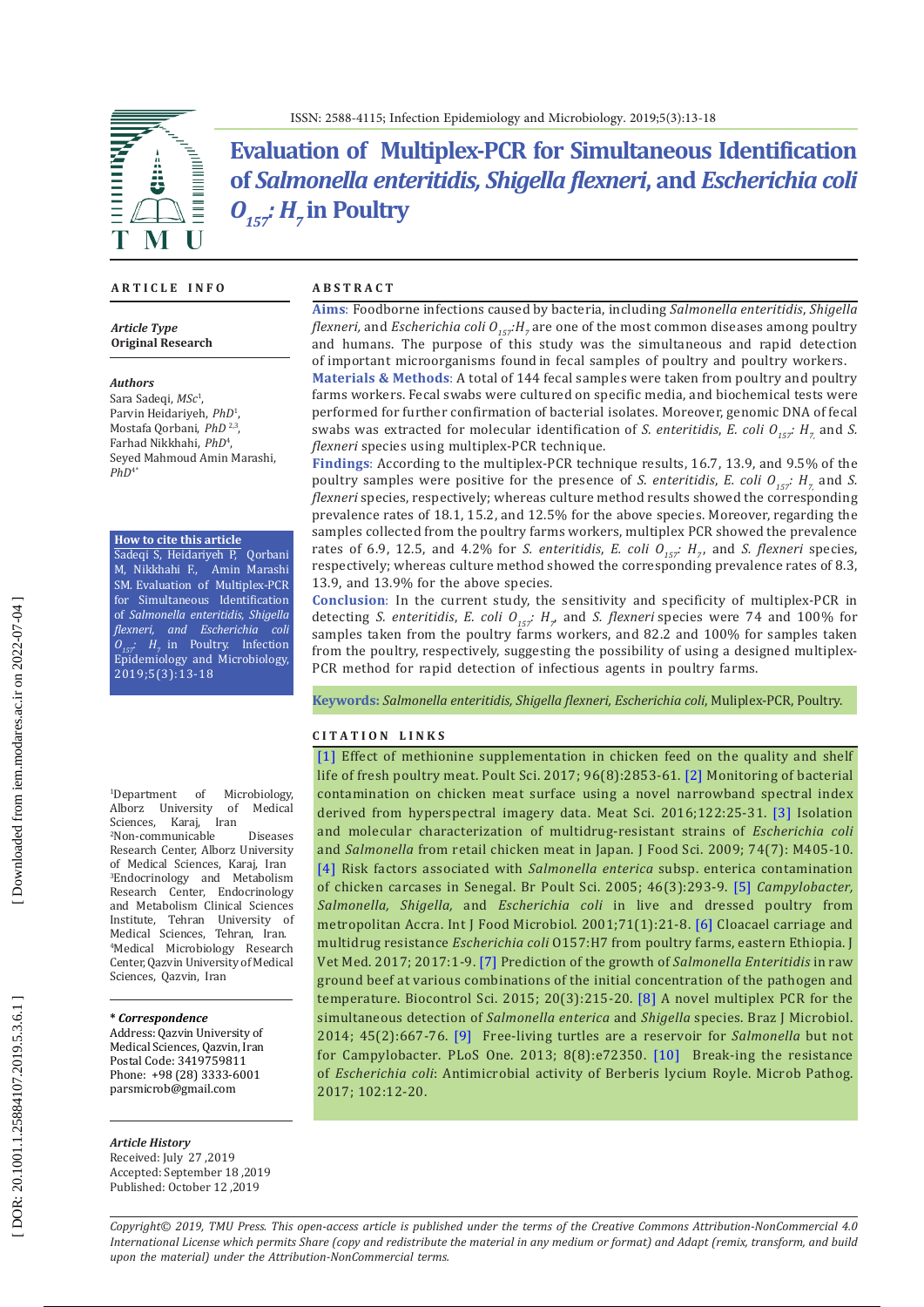## **Introduction**

Today, chicken meat is one of the popular products consumed by humans [1] so that in 2016, the worldwide chicken meat production was about 100 million tones<sup>[2]</sup>. One of the most common problems associated with the consumption of chicken meat is foodborne diseases observed in many countries. Foodborne infections causes by bacteria, including *Salmonella enteritidis, Shigella flexneri,* and *Escherichia coli*  $O_{157}H_{7}$  are among the most common diseases between animals and humans  $^{[3]}$ .

One of the major reservoirs of such infections is the poultry meat. Workers in poultry houses could also be infected by these bacteria, thereby distributing the infection to other society members through oral-fecal routes  $[4]$ . The rate of contamination by *S. enteritidis, S. flexneri,* and *E. coli*  $O_{157}H_{7}$  strains is considerably high in poultry industry, subsequently leading to a high mortality rate.

Besides, infections caused by these bacteria could impose economic losses to the poultry breeders  $[4]$ . Thus, rapid identification of *S. enteritidis, S. flexneri,* and *E. coli*  $O_{157}H_7$  species using molecular methods such as multiplex PCR-based assay seems necessary. On the other hand, rapid identification of bacteria in poultry farms workers could prevent the spread of *S. enteritidis, S. flexneri,* and *E. coli*  $O_{157}$ *:H<sub>7</sub> strains to the environment.* **Objectives:** The purpose of this study was the simultaneous and rapid detection of important microorganisms found in fecal samples of poultry and poultry workers.

## **Materials and Methods**

**Standard strains preparation**: All standard strains, including *E. coli O<sub>157</sub>:H*<sub>7</sub> *ATCC 35150, S.enteritidis ATCC 13076*, and *S. flexneri ATCC 12022* were purchased from the Genetic Reserve Center, Tehran, Iran. All the strains were cultured on LB agar medium, and their genomes were extracted using the genomic DNA kit®(QIAamp, GmbH, Germany). In the present study, specific bacterial genes were selected, and specific primers were designed (Table 1).

**Detection of specific genes**: The annealing temperature of each specific primer was determined using the gradient Uniplex-PCR. Amplification of each target DNA was carried out in a total volume of 50 µL. The reaction mixture contained 5 µL 10× amplification buffer ,1 µL of 25 mM  $MgCl_2$ , 0.6 µL of 2.5 mM dNTPs (Fermentas, GmbH, Germany), 1 µL of each primer (forward and reverse; 10 pmol), 0.4 µL Taq DNA polymerase (5 U/µL), and 80pg of the extracted DNA. PCR conditions were as follows: initial denaturation at 94 °C for 5 min; followed by 30 cycles of 94 °C for 1 min, 56±6 °C for 1 min, and 72 °C for 1 min; and a final extension at 72 °C for 3 min. Amplified products were separated by agarose (1.2%) gel electrophoresis in 1× TBE and stained by gel red. The PCR products were extracted from the vial using PCR Purification Kit® (QIAquick, GmbH, Germany) and sequenced by Macrogen Inc. (Seoul, Korea).

**Multiplex-PCR set up**: Multiplex-PCR amplification of each target DNA was carried out in a total volume of 50 µL. The reaction mixture contained 5 µL 10× amplification buffer ,1.2 µL 25 mM MgCl<sub>2</sub>,  $0.8$   $\mu$ L of each of 2.5 mM dNTPs (Fermentas, GmbH, Germany), 1 µL of each primer (forward and reverse, 10 pmol), 0.6 µL Taq DNA polymerase (5 U/µL), and 80pg of the extracted DNA. PCR conditions were as follows: initial denaturation at 94 °C for 5 min; followed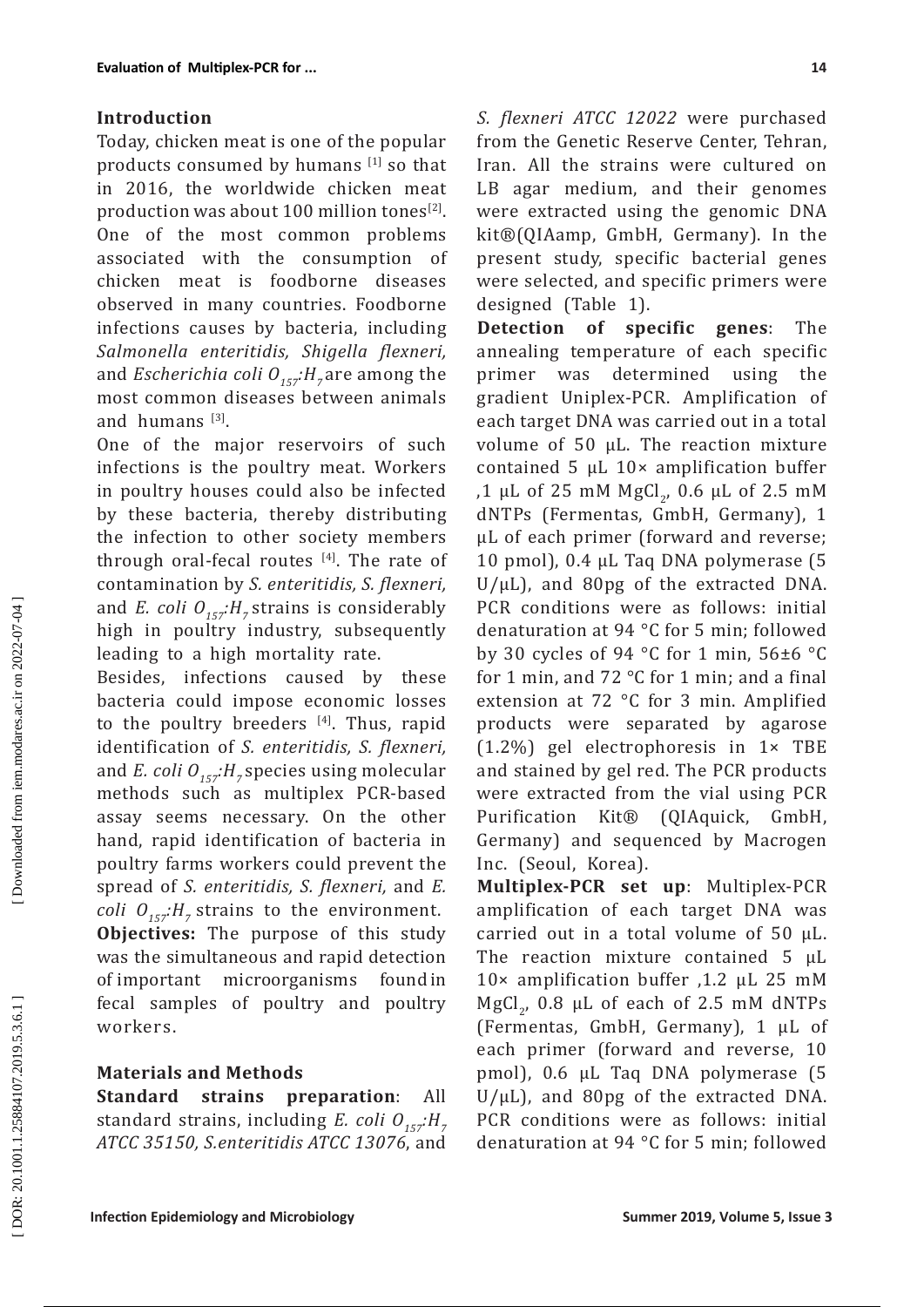| <b>Bacteria</b>      | Gene | Sequence $5' \rightarrow 3'$                              | <b>Amplification</b><br>Product (bp) | <b>Reference</b> |
|----------------------|------|-----------------------------------------------------------|--------------------------------------|------------------|
| E. coli $O_{157}H_7$ | eaeA | GTG GTG TAG AGC ATT ACG<br>AAG TGT GGG TCA ATA ATC AG     | 250                                  | This study       |
| S. flexneri          | ipaH | ATG GTT AGT TGG TTG TTA TCT AC<br>TGA GAG GCG GTG TAA GTG | 1088                                 | This study       |
| S enteritidis        | invA | TAT TAC TTG TGC CGA AGA G<br>CCC TTT GCG AAT AAC ATC C    | 725                                  | This study       |

**Table 1)** Sequences of specific primers used for the detection of each bacterium

by 30 cycles of 94 °C for 1 min, 58 °C for 1 min, and 72 °C for 1 min, and a final extension at 72 °C for 12 min.

**Sample collection**: A total of 144 samples were randomly collected from the stool of poultry (72 samples) and poultry farms workers (72 samples). Inclusion criteria included poultry farm workers taking no antibiotic in the past six months. A fecal swab was taken from each worker and poultry and cultured on MacConkey, sorbitol MacConkey, and Hektoen enteric agar media. To confirm the bacteria identification, further biochemical assays were performed, including IMViC, TSI, and API-20. Another fecal swab was also prepared for molecular purposes, including DNA extraction and multiplex PCR-based assay.

The genomes of the fecal swabs taken from the workers and poultry were extracted using DNA Stool Mini Kit® (QIAamp, GmbH, Germany). Multiplex-PCR was performed according to the above mentioned protocol for genomes extracted from the fecal samples of poultry and workers. To determine the sensitivity and specificity of the presented method in this study to identify bacteria in the fecal samples of poultry and poultry farms workers, the results of multiplex-PCR and culture techniques were compared.

## **Findings**

**Identification of bacteria using culture method and molecular techniques**: In the present study, after culturing poultry fecal samples and performing biochemical tests, as the gold standard method, the prevalence rates of *S*. *enteritidis, E. coli*  $O_{157}$ *:H<sub>7</sub>* and *S. flexneri* species were reported as 13 (18.1%), 11 (15.2%), and 9 (12.5%), respectively. However, multiplex-PCR results showed the corresponding prevalence rates of 12 (16.7%), 10 (13.9%), and 7 (9.7%) for the above species.

Furthermore, the culture of poultry farms workers' fecal samples showed the prevalence rates of 6 (8.3%), 10 (13.9%), and 4 (5.6%) for *S*. *enteritidis, E. coli*  $O_{157}$ : $H_{7}$  and *S. flexneri* species; whereas the multiplex-PCR assay showed the corresponding prevalence rates of 5 (6.9%), 9 (12.5%), and 3 (4.2%) for the above species.

According to the culture method results, the total positive fecal samples of both workers and poultry for the presence of *S. enteritidis, E. coli O<sub>157</sub>:H<sub>7,</sub> and <i>S. flexneri* species were 19 (26.4%), 21 (29.2%), and 13 (18.1%), respectively; whereas according to the multiplex-PCR results, the corresponding prevalence rates were 17 (23.6%), 19 (26.4%), and 10

DOR: 20.1001.1.25884107.2019.5.3.6.1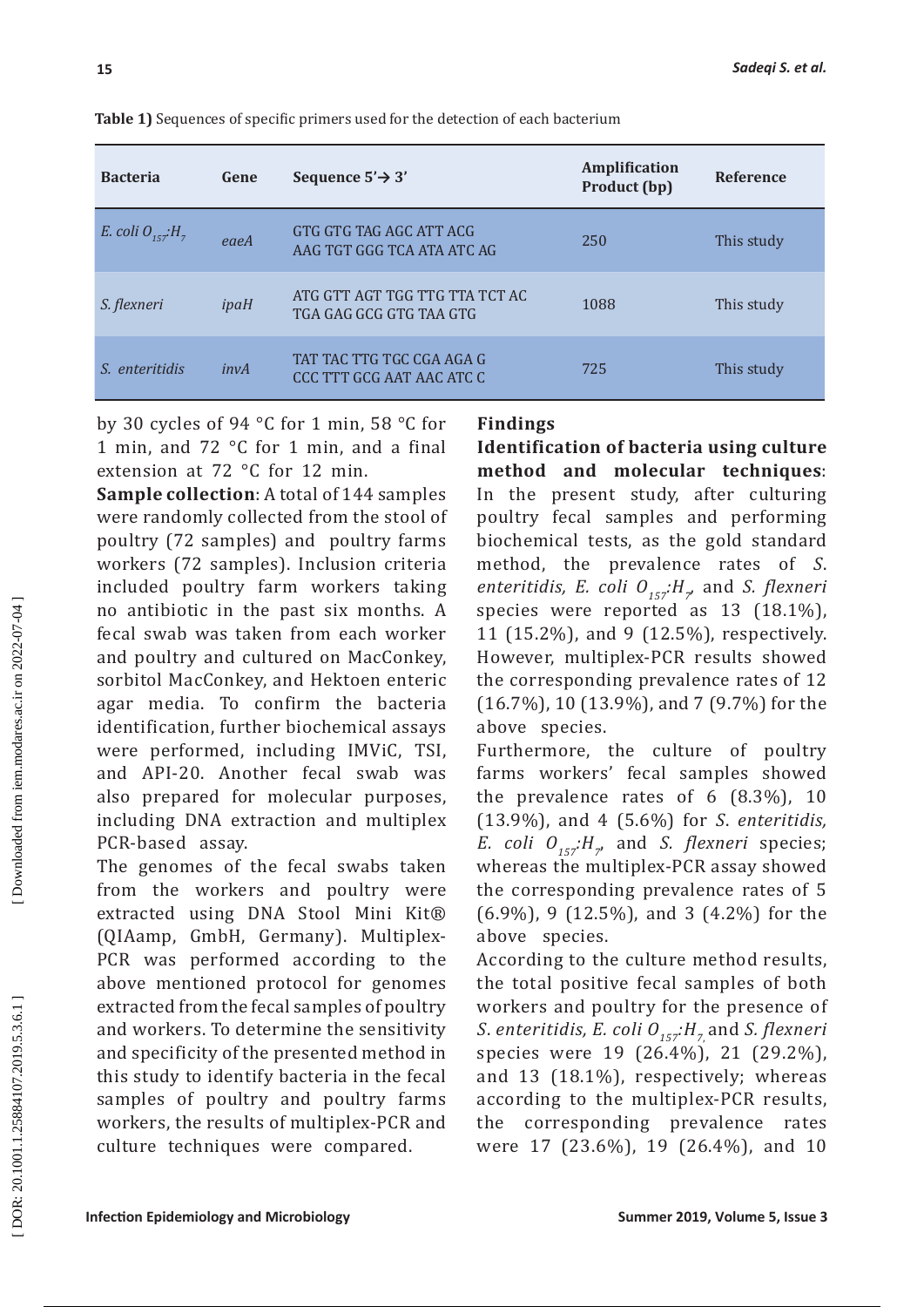(13.9%) for the above species. The band patterns of all amplified genes following the multiplex-PCR reaction are shown in Fig. 1.



**Figure 1)** Multiplex-PCR for the detection of each bacterium. Line 1; *S. flexneri* and *E. coli*. Line 2-3; *S. flexneri* and *S. enteritidis*

Comparing the results obtained by culturing bacteria on the specific media and performing biochemical tests with the results of multiplex-PCR, the sensitivity, specificity, and positive predictive value of the multiplex-PCR test were determined as 79.5, 100, and 100%, respectively. All statistical analyzes were performed using SPSS software Version 21.

## **Discussion**

The most important pathogens in poultry could be transmitted directly and indirectly to humans, including *S.* enteritidis, E. coli  $O_{157}$ :H<sub>7</sub>, and *S. flexneri*. The poultry farms workers and staff could be exposed to the infected poultry or their contaminated products, thereby acting as bacterial carriers in the community  $[5]$ . Notably, poultry meat

could contaminate the kitchen, leading to the spread of *S. enteritidis*, *E. coli*  $O_{157}$ : $H_{77}$ and *S. flexneri.*

Shecho et al. (2017) were able to isolate 13.4% *E. coli*  $O_{157}$ :  $H_{7}$  strains from a total of 194 fecal specimens which were randomly collected from two poultry farms. They used biochemical tests and specific media for bacteria identification<sup>[6]</sup>. Their results were compatible with the results of the current study.

In another study, Fujikawa et al. (2015) reported the prevalence rates of *E. coli O157:H7* and *S*. *enteritidis* as 21 and 16%, respectively [7].Their results were similar to those obtained in the current study.

In 2015, Radhika et al. (2014) used *ipaH* gene for the detection of *S. flexneri*, and *invA* gene for the detection of *S*. *enteritidis* in 50 poultry fecal samples using multiplex-PCR. According to their results, the prevalence rates of *S*. *enteritidis* and *S. flexneri* strains were reported as 20 and 11%, respectively  $[8]$ , which is similar to the current study results.

In addition, in 2013, Marin et al. reported a high prevalence rate for *S*. *enteritidis* strains (66.7%) in 65 samples obtained in two years  $[9]$ . Given the high prevalence of influenza virus in 2013 and the contribution of this viral infection to bacterial infections in poultry, the high incidence of *S*. *enteritidis* infection in this study could be attributed to the high prevalence of influenza virus.

Malika et al.  $(2017)$  also reported the prevalence rates of 45 and 17% for *E. coli*  $O_{157}$ : *H<sub>7</sub>* and *S. enteritidis* species (in 150 poultry samples in Iraq)*,* respectively using the multiplex-PCR technique. The high prevalence rate of *E. coli*  $O_{157}$ : $H_{77}$ seems to be due to the poor health status in Iraq and the simple transmission chain of this bacterium  $[10]$ .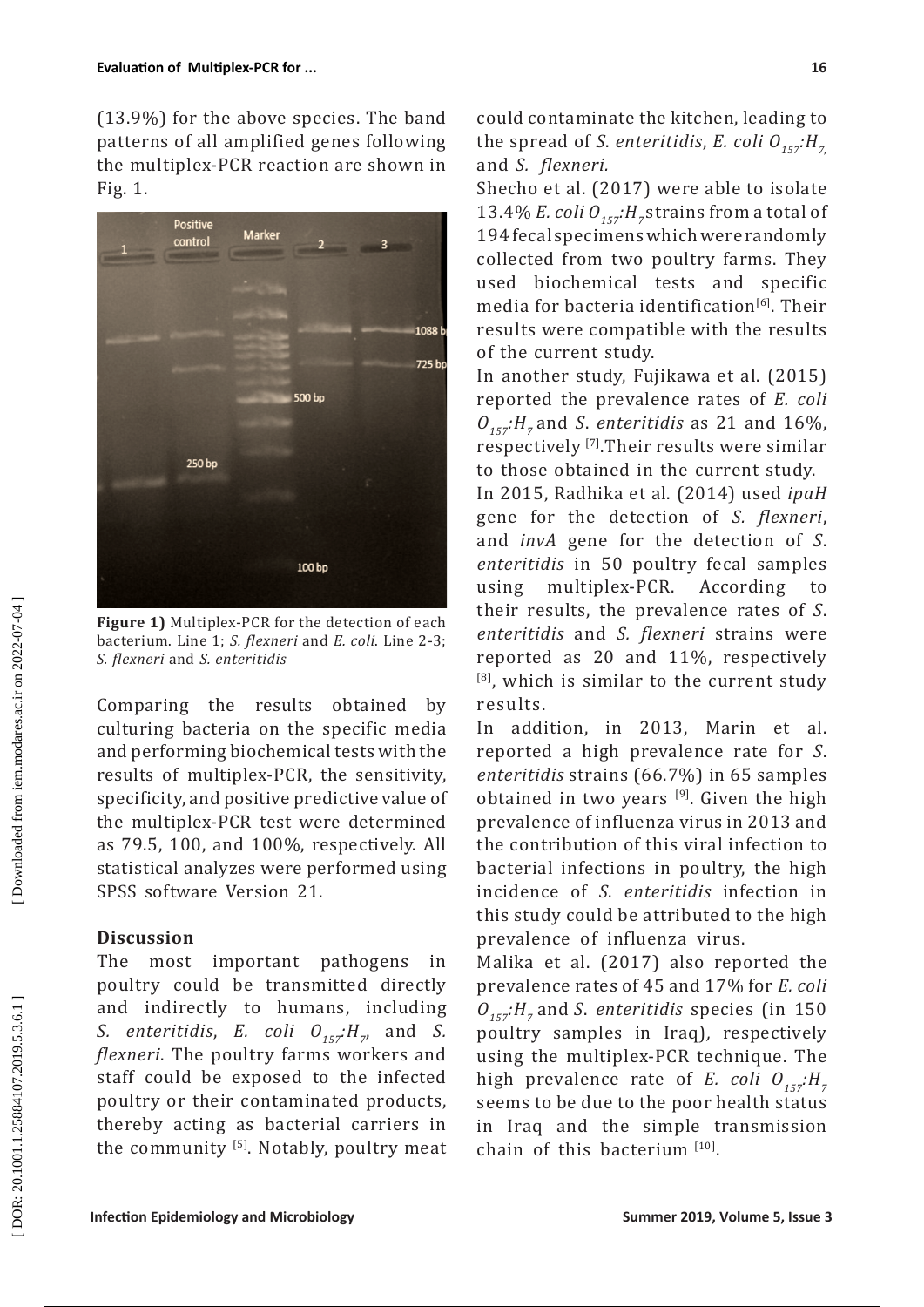# **Conclusion**

The sensitivity, specificity, and positive<br>predictive value of multiplex-PCR predictive value of multiplex-PCR method designed in this study to identify *S. enteritidis, S .flexneri,* and *E. coli*  $O_{157}H_{7}$  species were higher than that reported by other studies in this area, suggesting it as a precise system for the detection of these bacteria. In fact, since poultry contamination with these bacteria could result in economic losses, adopting this molecular method seems to be an essential strategy for their rapid and precise identification in order to immediately take the necessary measures.

On the other hand, the use of antimicrobial agents in poultry diet has led to the<br>decreased intestinal normal flora, decreased intestinal normal flora, increased pathogenicity, and increased antibacterial resistance, leading to the ease of entry of such organisms into the human food chain. Hence, rapid detection of pathogenic organisms could help us reduce poultry industry contamination. The limitation of this project includes the lack of easy access to poultry farms.

**Acknowledgments:** This study was financially supported by a grant<br>for scientific research (IR.ABZUMS. for scientific research (IR.ABZUMS. REC.1397.019) from Alborz University of<br>Medical Sciences Sciences

**Ethical Permissions**: Since we did not use any animal model, we used isolates which were previously obtained from the clinical samples.

**Conflict of interests**: The authors declare no conflicts of interest..

**Authors' Contribution**: Sara Sadeqi: original researcher, Seyed Mahmoud Amin Marashi, Parvin Heidarieh, and Farhad Methodologist/ author/ discussion author, Mostafa Qorbani: statistical analyst/ Methodologist.

**Fundings**: This research was supported by Alborz University of Medical Sciences, Karaj. Iran

## **References**

- 1. Albrecht A, Herbert U, Miskel D, Heinemann C, Braun C, Dohlen S, et al. Effect of methionine supplementation in chicken feed on the quality and shelf life of fresh poultry meat. Poult Sci. 2017; 96(8):2853-61.
- 2. Ye X, Iino K, Zhang S. Monitoring<br>of bacterial contamination on contamination on chicken meat surface using a novel narrowband spectral index derived<br>from hyperspectral imagery data. hyperspectral imagery data.<br>Sci. 2016:122:25-31. Meat Sci. 2016;122:25-31.<br>3. Ahmed AM. Shimabukui
- AM, Shimabukuro H, Shimamoto T. Isolation and molecular characterization of multidrugresistant strains of Escherichia coli and Salmonella from retail chicken meat in Japan. J Food Sci. 2009; 74(7):M405-10.
- 4. Cardinale E, Tall F, Cisse M, Gueye EF, Salvat G, Mead G. Risk factors associated with Salmonella enterica subsp. enterica contamination of chicken carcases in Senegal. Br Poult Sci. 2005; 46(3):293-9.
- 5. Sackey BA, Mensah P, Collison E, Campylobacter, Salmonella, Shigella, and Escherichia coli in live and dressed poultry from metropolitan Accra. Int J Food Microbiol. 2001;71(1):21-8.
- 6. Shecho M, Thomas N, Kemal J, Muktar Y. Cloacael carriage and multidrug resistance Escherichia coli O157:H7 from poultry farms, eastern Ethiopia. J Vet Med. 2017; 2017:1-9.
- 7. Fujikawa H, Sabike II, Edris AM. Prediction of the growth of Salmonella Enteritidis in raw ground beef at various combinations of the initial